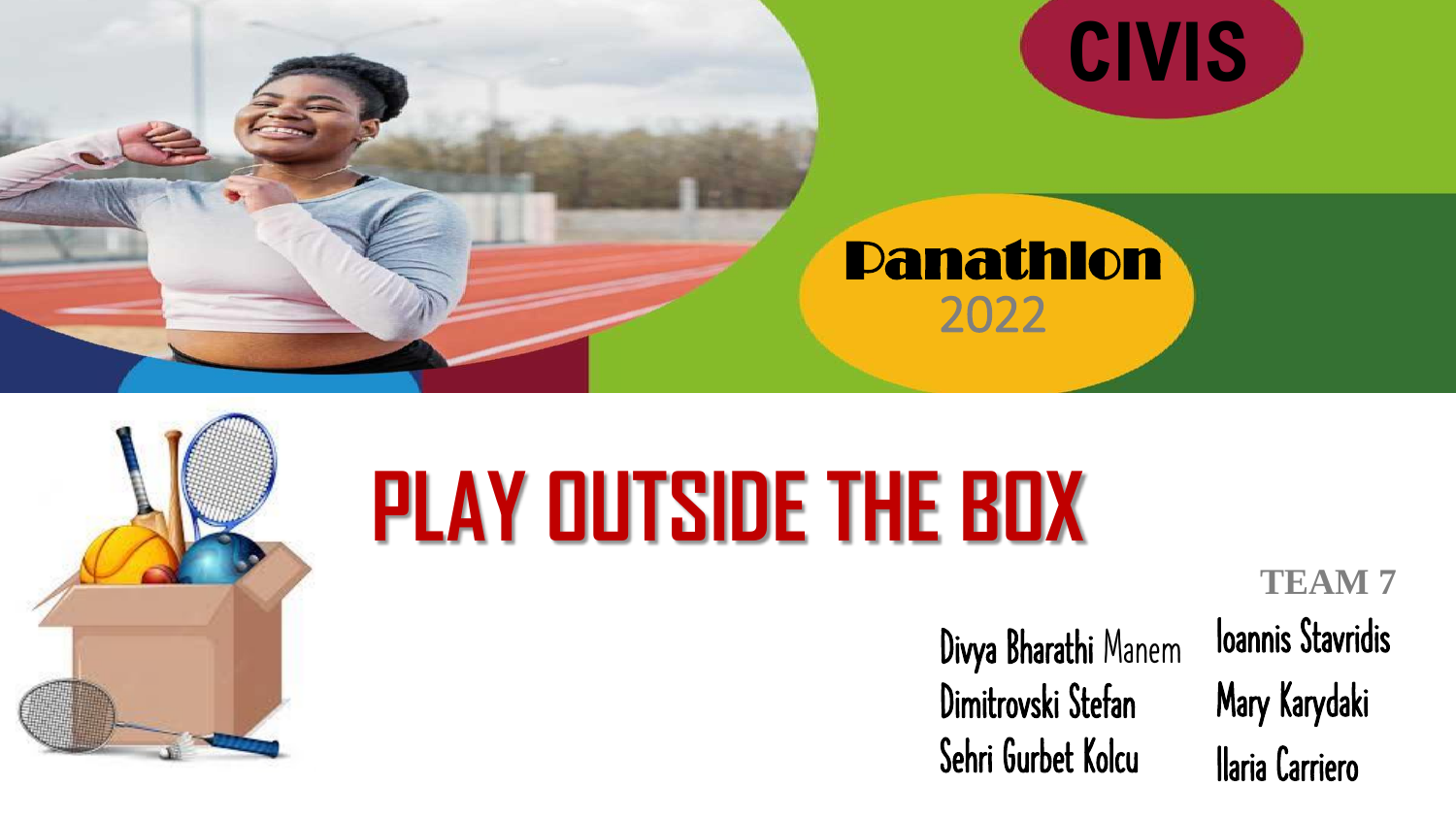# **PHYSICAL INACTIVITY**

4TH LEADING RISK FACTOR FOR GLOBAL MORTALITY



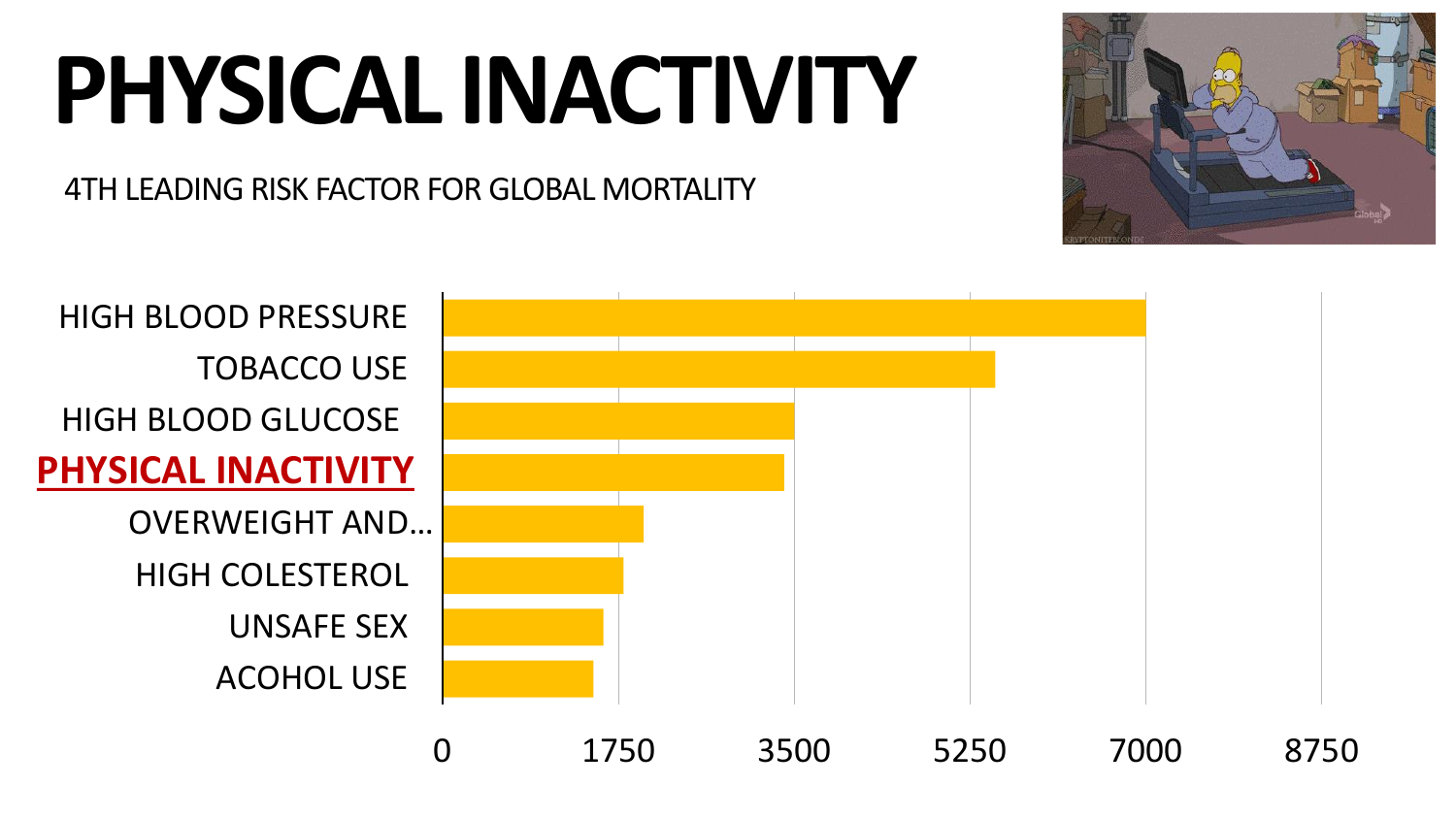#### What's *in the*  BOX?







#### Put a Coin and get your item!

*Grab a game play for a few hours!*



Other methods: ID, travel card, App, QR-Codes.



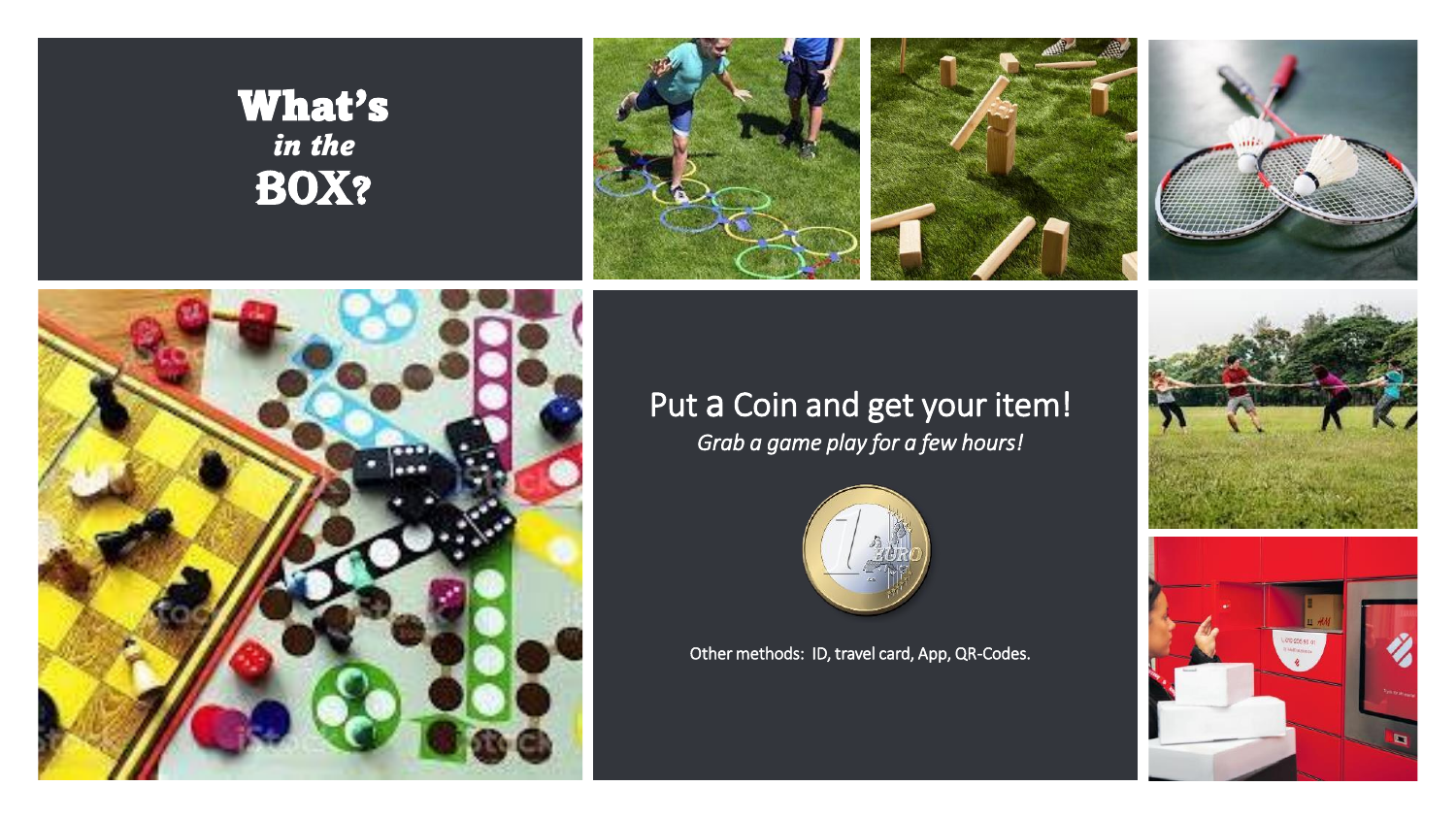- SURVEILLANCE CAMERAS TO BE INSTALLED.
- HEALTH BENEFITS AND VISUAL INSTRUCTIONS ON EACH SIDE OF THE DOOR TO EASEN FOR PEOPLE OF ALL AGES TO CHOOSE THE GAME.
- OUR GOAL IS TO MAKE IT FREE, BUT IT IS UP TO THE COUNTRY TO DECIDE.